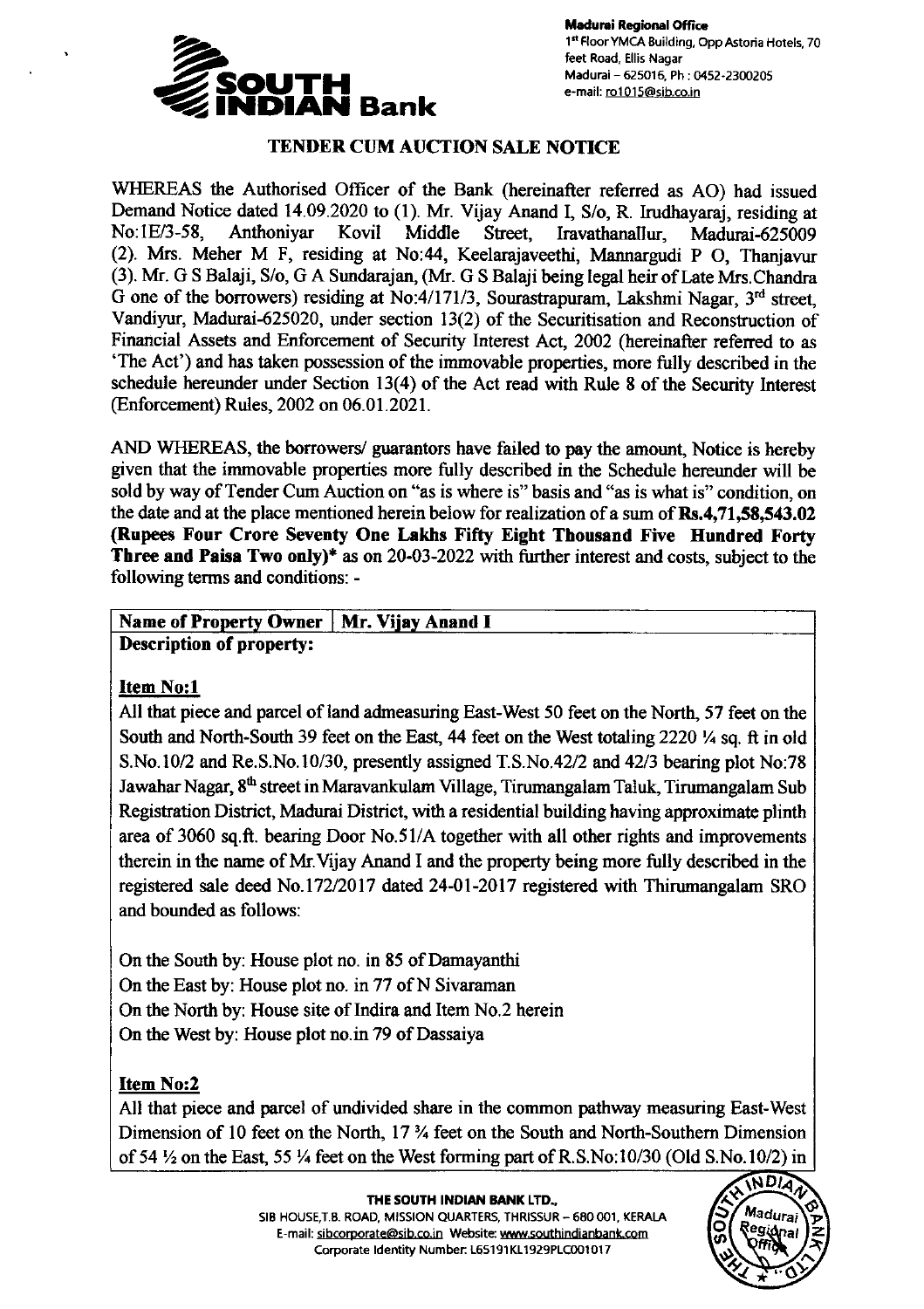

Madurai Regional Office 1st Floor YMCA Building, Opp Astoria Hotels, 70 feet Road, Ellis Nagar Madurai - 625016, Ph : 0452-2300205 e-mail: ro1015@sib.co.in

Maravankulam Village, Tirumangalam Taluk, Tirumangalam Sub Registration District, Madurai District together with all other rights and improvements therein in the name of Mr. Vijay Anand I and the property being more fully described in the registered sale deed no:172/2017 dated 24-01-2017 registered with Thirumangalam SRO and bounded as follows:

On the South by: Item No:l property above

On the East by: House of Indira

On the North by: 40 feet width East-West Common road

On the West by: House plot no. in 79 of Dassaiya

Along with the right to access of 40 feet common road on the North leading to Jawahar Nagar 8<sup>th</sup> Street.

#### Reserve Price

Reserve Price at Rs.85,50,000/-(Rupees Eighty Five Lakhs and Fifty Thousand Only) (For Item No:l & Item No:2 together)

Earnest Money Deposit (EMD)

Rs.8,55,000/- (Rupees Eight Lakh Fifty Five Thousand only)

(For ItemNo:1 & Item No:2 together)

Date and Place of Sale: 26-04-2022 at 11.00 AM at The South Indian Bank Ltd., Regional office Madurai, 1<sup>st</sup> floor YMCA building, Opp. Astoria Hotels, 70 feet road, Ellis Nagar, Madurai 625016 Tamil Nadu.

# **TERMS AND CONDITIONS**

- 1) The property will be sold on "as is where is" basis and "as is what is" condition and the Bank is not responsible for title, condition or any other fact affecting the property. The particulars furnished regarding the secured asset is stated to the best of information of the Bank and the Bank will not be answerable for any error, misstatement or omission.
- 2) The proposed Tenderers shall read and understand the terms and conditions mentioned in the Tender Sale Notice which is published by the Bank in its Website www.southindianbank.com, Rajapalayam Branch and Madurai Regional Office and also visit the scheduled property and satisfy as to its area, boundaries etc, ownership, title, encumbrances, statutory approvals, measurements etc. The Bank shall not entertain any dispute regarding the Tender process or the scheduled property after participating in the sale.
- 3) Interested Tenderers shall produce a copy of any valid photo identity/ address proof including PAN wherever applicable. ln case, the Tenderer is participating on authorization, he should produce the ID proof of himself and the Tenderer.
- 4) A1l amounts payable regarding the sale including EMD shall be paid by way of DD drawn in favour of "The Authorised Officer, The South Indian Bank Ltd." payable at Madurai/RTGS to Account No.0044073000002184, Beneficiary name: 'Authorised Ofiicer, The South Indian Bank Ltd' IFSC Code:SIBL0000044. DD/RTGS receipt shall be submitted along with Tender Letter in sealed cover to be submitted to the Athe time of sale as given above.

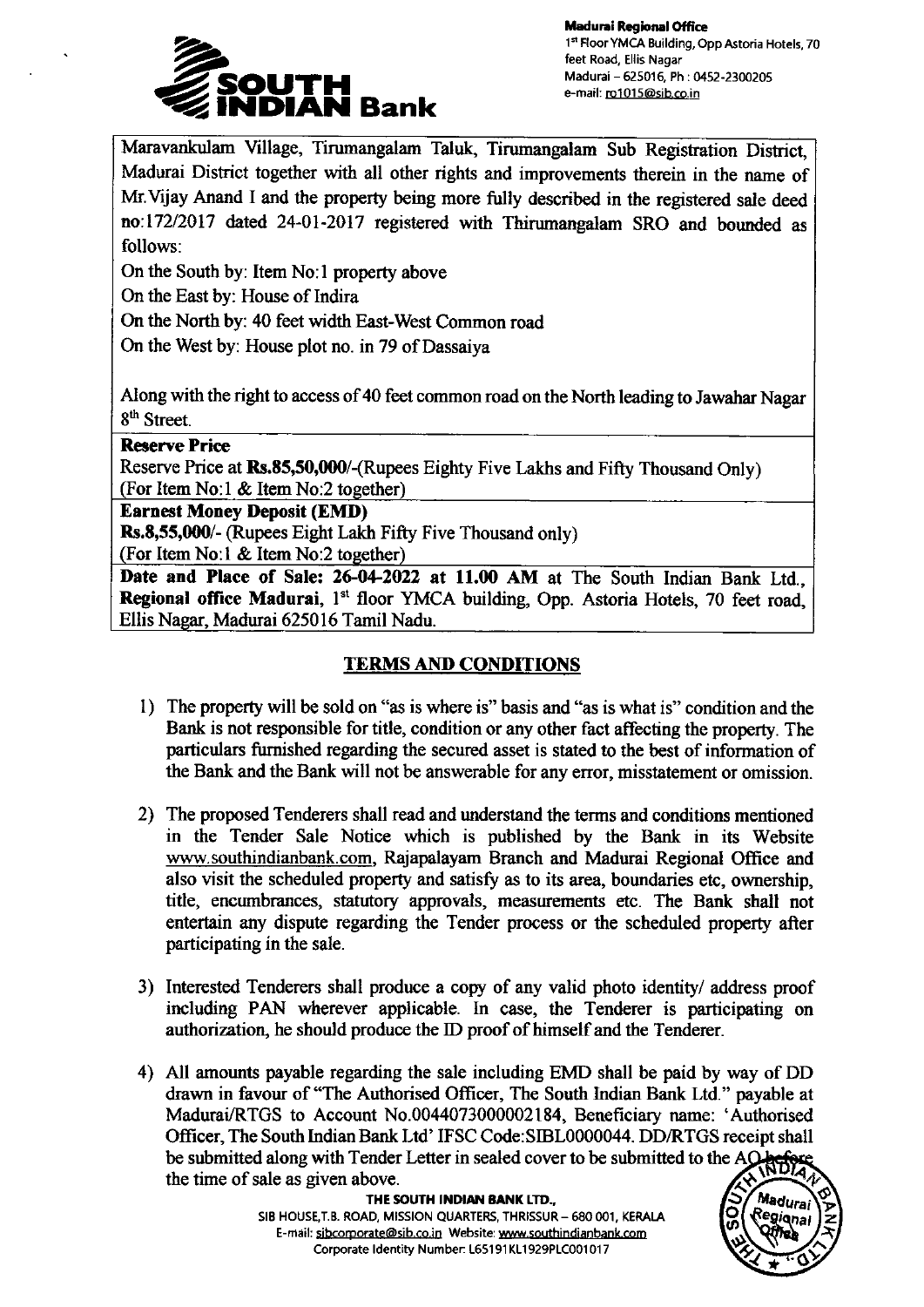

- 5) Interested Tenderers shall submit Demand Draft/RTGS Receipt as the case may for the EMD at The South Indian Bank Ltd., Madurai Regional Offrce, along with the Tender in a sealed cover before 10.45 AM on 26-04-2022.
- 6) The Right of entry to the place of sale will be restricted to the Tenderers who have submitted the Tender letter and EMD in a sealed cover within the stipulated time or within such time as may be decided by the Authorised officer at his sole discretion.
- 7) The Authorised Officer has got right to cancel/ postpone the Auction without assigring any reason whatsoever. Further, the Authorised Officer shall have the discretion to accept, rcject or retum any or all the Tenders already submitted and the Bank will not entertain any claim or representation in that regard from the Tenderers.
- 8) The Sealed Tenders will be opened by the Authorised Officer at I 1.00 AM for both the properties (Item No:l & Item No:2 together) on 26-04-2022. Any tender received quoting a price below the Reserve Price will be rejected outright.
- 9) After opening the tenders, the Tenderers who are present may be given an opportunity at the discretion of the Authorised Offrcer to have inter se bidding among themselves to enhance their offer price.
- 10) The Successful Tenderer should pay 25 % of the bid amount (less EMD) immediately on receipt of bid acceptance letter in his favour or not later than the nex working day after the date of Tender cum Auction Sale and the balance 75% amount within 15 days of the sale, failing which the entire amount paid by the Tenderer shall be forfeited by the Authorised Officer, without any notice and the sale will be cancelled and the property will be brought to sale again. However, in desirable cases the time may be extended at the sole discretion of the Secured Creditor.
- 1l)The sale is subject to confirmation by the Authorised Officer, who shall have right to cancel the sale also notwithstanding that the successful Tenderer has remitted the 25% of Sale amount. Further, the sale is also subject to confirmation by the Secued Creditor.
- 12) On the sale being confirmed and on receipt of the entire sale proceeds by the Authorised Officer, the successful Tenderer will be issued with a Sale Certificate as per the terms and conditions of the Bank and the SARFAESI Act. The successful Tenderer should pay all the existing dues etc., to the Government/ Local Authorities including charges/ fees payable for registration of sale certificate such as registration Fees, Stamp Duty, GST etc., as applicable as per law.
- 13) The Authorised Officer or Bank will not be held responsible for any charge, lien, encumbrance, property tax or any dues to the Government or anybody in respect of the properties under sale.
- 14) The successful Tenderer shall pay all Taxes/ Electricity/ Water/ Sewerage Charges or any other charges demanded by any authority after the acceptance of the bid, even if itpertains to previous periods. **MDIA**